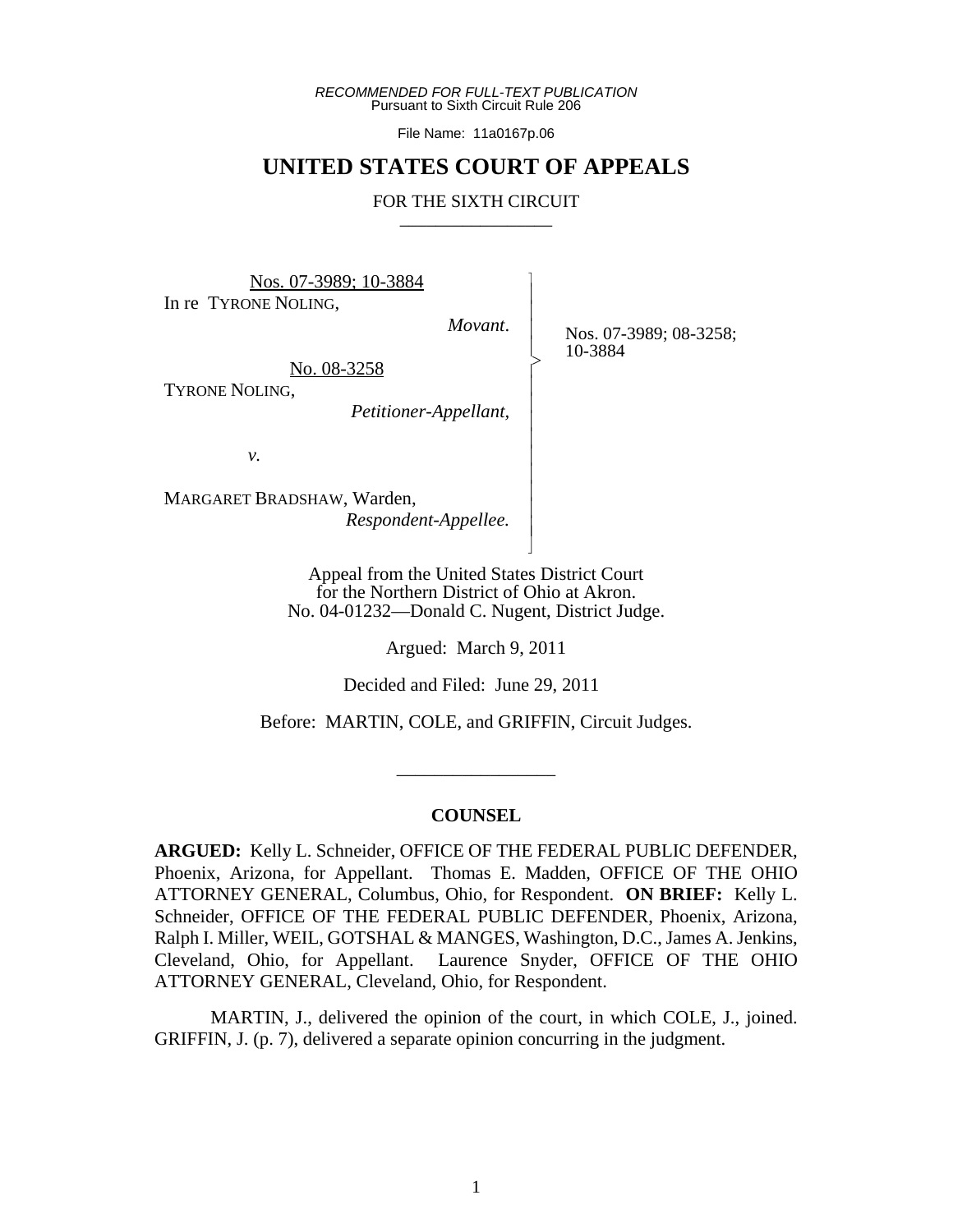# **OPINION \_\_\_\_\_\_\_\_\_\_\_\_\_\_\_\_\_**

**\_\_\_\_\_\_\_\_\_\_\_\_\_\_\_\_\_**

BOYCE F. MARTIN, JR., Circuit Judge. The United States District Court for the Northern District of Ohio denied the habeas petition of Tyrone Noling, who is facing the death penalty. Noling then filed with this Court a petition to file a successive petition (No. 07-3989) and a petition for a certificate of appealability (No. 08-3258). We consolidated these matters, denied the successive petition, and granted a certificate of appealability on four distinct issues. Before oral argument, Noling filed another petition to file a successive petition (No. 10-3884). For the following reasons, we **AFFIRM** the judgment of the district court and **DENY** Noling's latest motion to file a successive petition.

## **I. BACKGROUND**

For a full description of the facts of this case, we point to the thorough order of the district court. *Noling v. Bradshaw*, No. 04-1232, 2008 WL 320531 (N.D. Ohio Jan. 31, 2008). We detail here only the facts necessary for our discussion.

A grand jury indicted Noling on August 18, 1995 for the murder and robbery of Bearnhardt and Cora Hartig, which occurred in the spring of 1990. Two of the counts in the indictment asserted that Noling had murdered the Hartigs while committing an aggravated robbery, in violation of Ohio Rev. Code § 2929.04(A)(7), and in an attempt to escape apprehension or punishment for committing aggravated robbery, in violation of Ohio Rev. Code § 2929.04(A)(3). These are capital charges, allowing the jury to sentence Noling to death if convicted of either of those specific counts.

At trial, the district court permitted the prosecution to impeach its own witness, Gary St. Clair. Before trial, St. Clair had agreed to testify against Noling for the prosecution, but he changed his mind and his story before trial. The prosecution called him to testify nevertheless, and elicited that he had originally accused Noling of the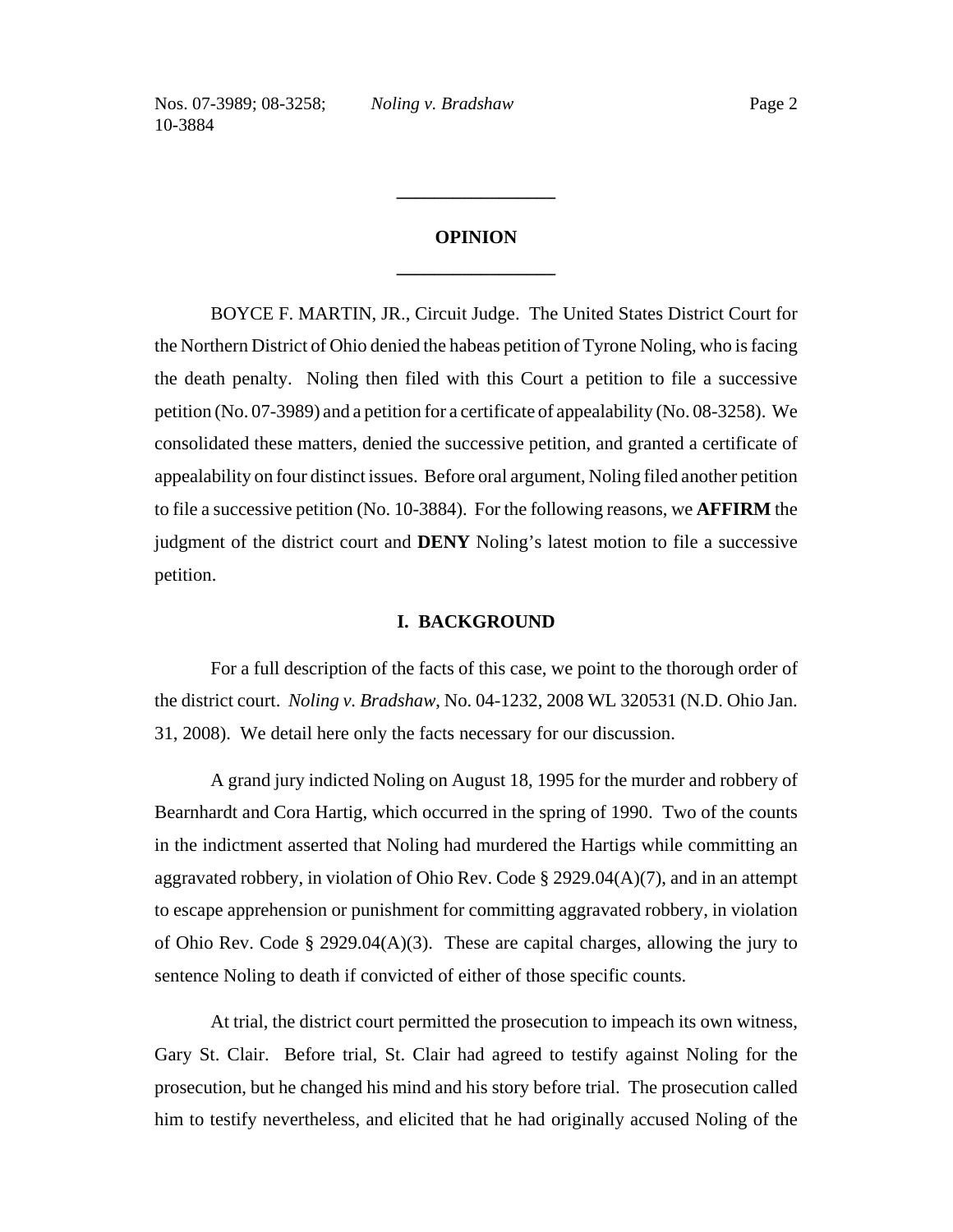Hartigs' murders. Additionally, two other witnesses, Butch Wolcott and Joseph Dalesandro testified against Noling. They recanted their testimony after trial.

A jury found Noling guilty on all counts, including the two capital counts. Based on the separate recommendation of the jury, the trial court sentenced Noling on February 20, 1996 to death.

#### **II. DISCUSSION**

#### **A. Habeas Petition**

We granted a certificate of appealability for the following of Noling's claims: (1) whether Noling's actual innocence claim would excuse any procedural defaults accompanying his constitutional claims; (2) whether the district court erred in allowing the prosecution to treat its own witness as hostile and to impeach the witness with a prior inconsistent statement; (3) whether the prosecution acted improperly by calling its hostile witness solely to introduce the prior inconsistent statement; and (4) whether one of the capital counts in Noling's indictment was faulty. The district court addressed these issues below and rejected them. *See Noling*, 2008 WL 320531 at \*17-24, 29-31, 33, 47-50. We find the district court's conclusions and supporting analysis persuasive. Noling has not shown that the Ohio Supreme Court's rejection of these claims "was contrary to, or involved an unreasonable application of, clearly established federal law, as determined by the Supreme Court of the United States," or that it "resulted in a decision that was based on an unreasonable determination of the facts in light of the evidence presented in the State court proceeding." *See* 28 U.S.C. § 2254(d)(1)-(2). Accordingly, we must affirm the district court's denial of habeas relief.

Nevertheless, we pause for a moment to highlight our concern about Noling's death sentence in light of questions raised regarding his prosecution. Noling was not indicted until five years after the Hartigs' murders when a new local prosecutor took office. That new prosecutor pursued the cold murder case with suspicious vigor according to Noling's accusers, who have since recanted their stories and now claim that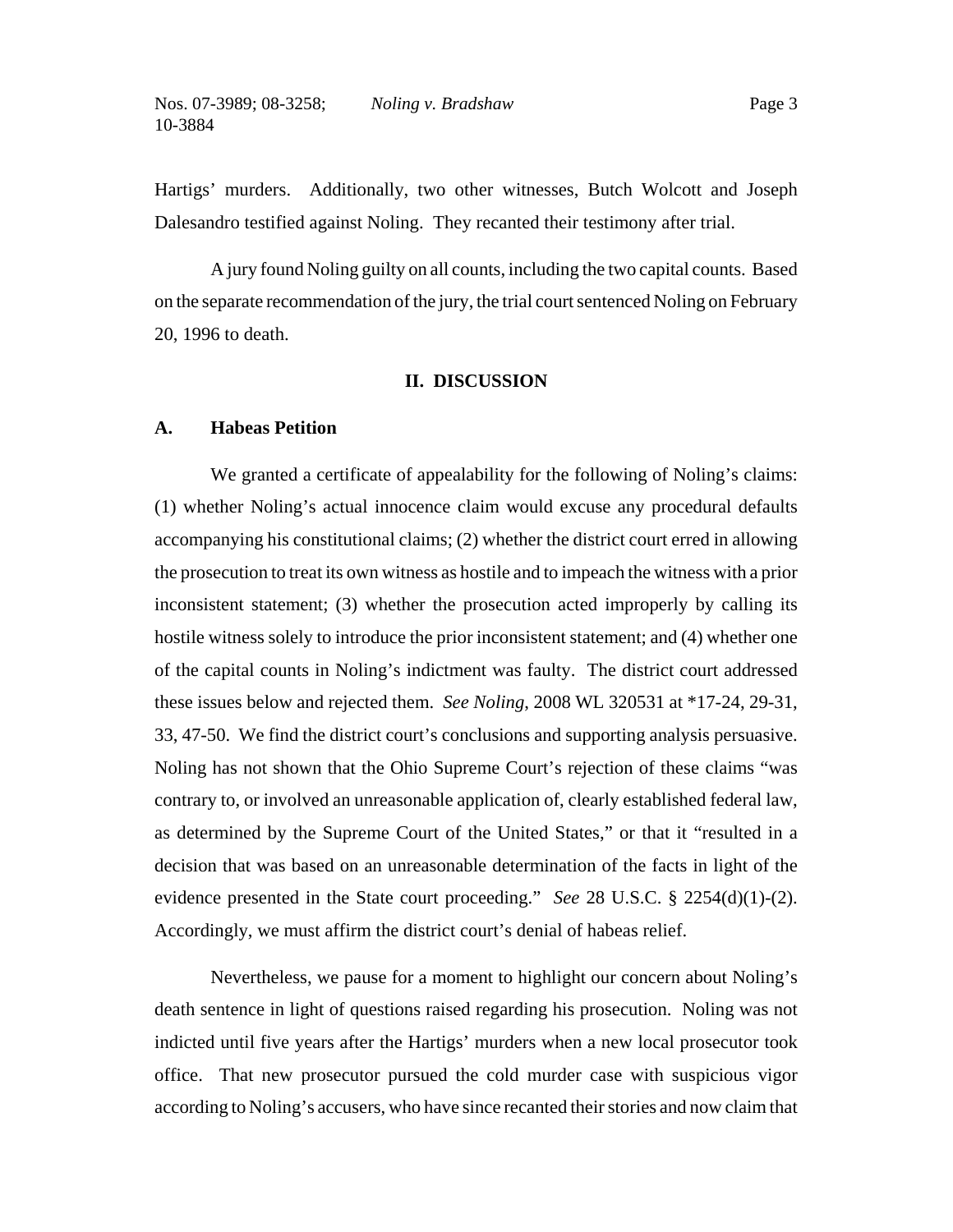they only identified Noling as the murderer in the first place because they were threatened by the prosecutor. In addition to the identifications being potentially coerced, there is absolutely no physical evidence linking Noling to the murders, and there are other viable suspects that the prosecutor chose not to investigate or did not know of at the time. Furthermore, that St. Clair switched courses before trial, deciding not to testify against Noling, gives rise to even more suspicion. This worrisome scenario is not enough to create a constitutional claim cognizable under habeas and the Antiterrorism and Effective Death Penalty Act. Other evidence considered by the trial court, such as the witness testimony of Wolcott and Dalesandro, prevents us from questioning the jury's decision that Noling was guilty beyond a reasonable doubt. However, reasonable doubt is a legal standard, and given the serious questions that have been raised regarding Noling's prosecution, we wonder whether the decision to end his life should not be tested by a higher standard.

An execution is not simply death. It is just as different from the privation of life as a concentration camp is from prison. It adds to death a rule, a public premeditation known to the future victim, an organization which is itself a source of moral sufferings more terrible than death. Capital punishment is the most premeditated of murders, to which no criminal's deed, however calculated can be compared. For there to be an equivalency, the death penalty would have to punish a criminal who had warned his victim of the date at which he would inflict a horrible death on him and who, from that moment onward, had confined him at his mercy for months. Such a monster is not encountered in private life.

Albert Camus, *Reflections on the Guillotine*, *in* Resistance, Rebellion & Death (1956).

In *Baze v. Rees*, 553 U.S. 35, 85-87 (2008) (Stevens, J., concurring), Justice Stevens brings to mind the fact that many innocent people are convicted of crimes they did not commit before being vindicated by the timely revelation of exculpatory facts. Some of those people are capital defendants. *Id.* at 86 (citing Brandon L. Garrett, *Judging Innocence*, 108 Colum. L. Rev. 55 (2008); D. Michael Risinger, *Innocents Convicted: An Empirically Justified Factual Wrongful Conviction Rate*, 97 J. Crim. L. & C. 761 (2007)). Sadly, if serendipity tarries too long before interjecting, those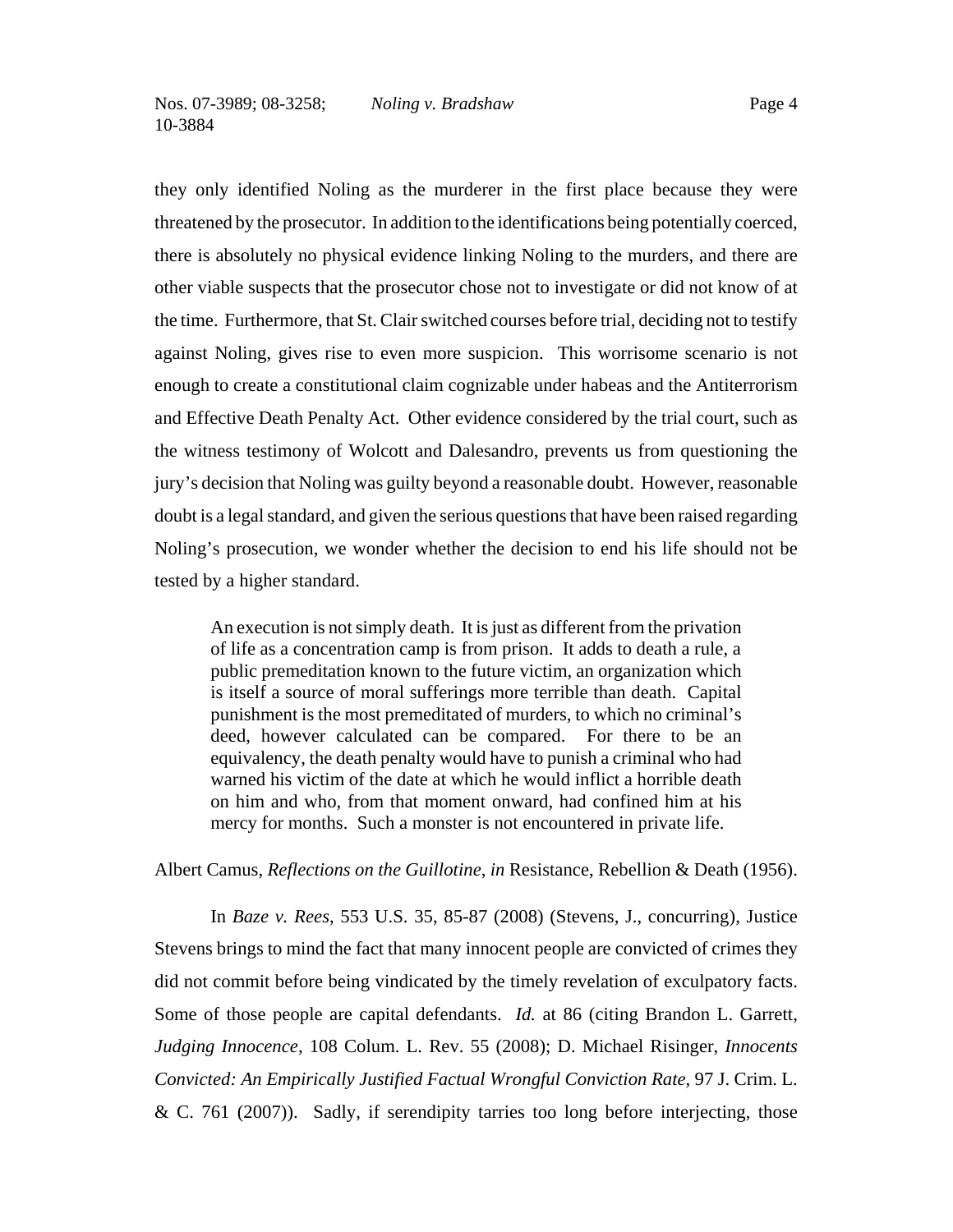individuals die as innocent men; a travesty that society can avoid altogether in the future by foregoing the "monster" of capital punishment. As Justice Stevens said simply, "[t]he risk of executing innocent defendants can be entirely eliminated by treating any penalty more severe than life imprisonment without the possibility of parole as constitutionally excessive." *Id.* As long as our justice system depends on men and women to make decisions, it will invariably make mistakes. We know not whether it has made one here where Ohio sends Noling to his final reckoning, but our duty requires us to soberly affirm the district court where no constitutional error occurred as to warrant habeas relief.

## **B. Motion to File Successive Petition**

Noling requests that we permit him to file a successive petition based on newly discovered evidence that police did not originally turn over to his defense counsel, and that suggests other potential suspects that might have murdered the Hartigs. Police found a cigarette butt in the Hartigs' yard, and DNA testing showed that the cigarette was not Noling's, but could have belonged to a man named Dan Wilson. As a child, Wilson had once broken into an elderly man's home and attacked him. Complications of the injuries killed the man after he was not found for two days. Wilson's cousin told police that Wilson probably committed the Hartig murders, but provided no proof of this. Additionally, police questioned another man, Raymond VanSteenberg, about his .25 caliber automatic pistol. VanSteenberg's sister-in-law stated that the gun, which was the same type used to murder the Hartigs, had mysteriously gone missing for a time around the murders. Noling claims that this evidence supports an actual innocence claim and a *Brady* claim.

These claims do not rely upon a new constitutional law, so we must dismiss this petition unless (1) "the factual predicate for the claim could not have been discovered previously through the exercise of due diligence," and (2) "the facts underlying the claim, if proven and viewed in light of the evidence as a whole, would be sufficient to establish by clear and convincing evidence that, but for constitutional error, no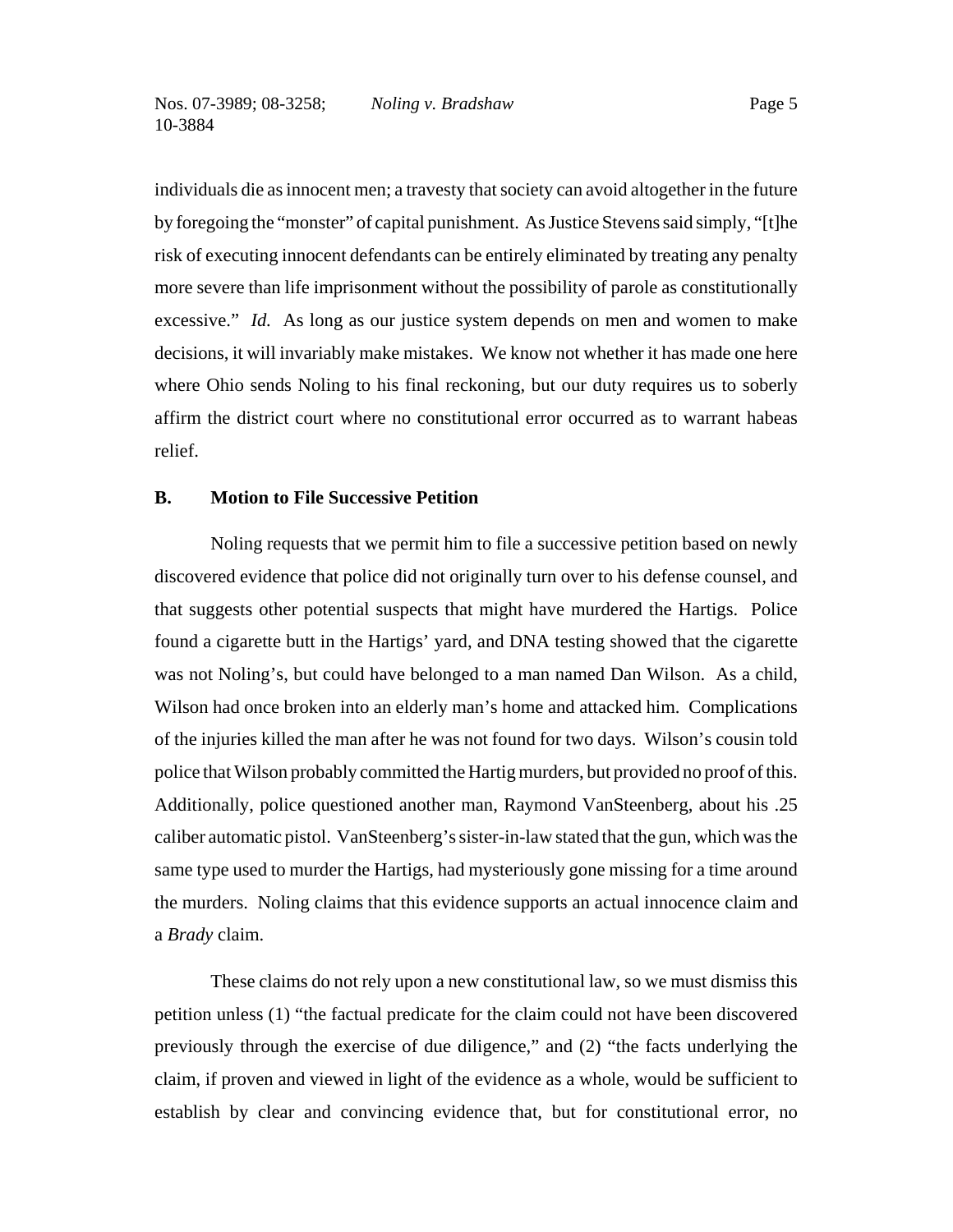reasonable factfinder would have found the applicant guilty of the underlying offense." 28 U.S.C. § 2244(b)(2).

For the sake of this analysis, we will assume the existence of a *Brady* violation, and further assume that Noling could not have discovered these facts earlier through due diligence. Nevertheless, the newly discovered facts and all the other evidence do not establish clearly and convincingly that a reasonable factfinder could not have found Noling guilty. A man with a troubled past *may* have smoked a cigarette left in the Hartigs' yard, and another man owned the same type of gun used in the murder and could not account for its whereabouts at an inopportune time. This newly discovered evidence, even when viewed with the other evidence, does not prove that one of the other suspects committed the murders. It merely opens the possibility, a very slight one we might add, that one of them did. More importantly, it does not prove that Noling did not commit the murders, or clearly and convincingly nullify the evidence at trial supporting his conviction. Multiple witnesses involved in the Hartig robbery testified that Noling killed the Hartigs. Other witnesses testified that Noling admitted to robbing the Hartigs in their home and that he had access to the type of gun used in the murder. Noling has not established that the entire sum of evidence, new and old, could not allow a reasonable factfinder to find him guilty. Accordingly, we must deny the motion to file a successive petition.

### **III. CONCLUSION**

We **AFFIRM** the judgment of the district court and **DENY** Noling's second motion to file a successive petition.